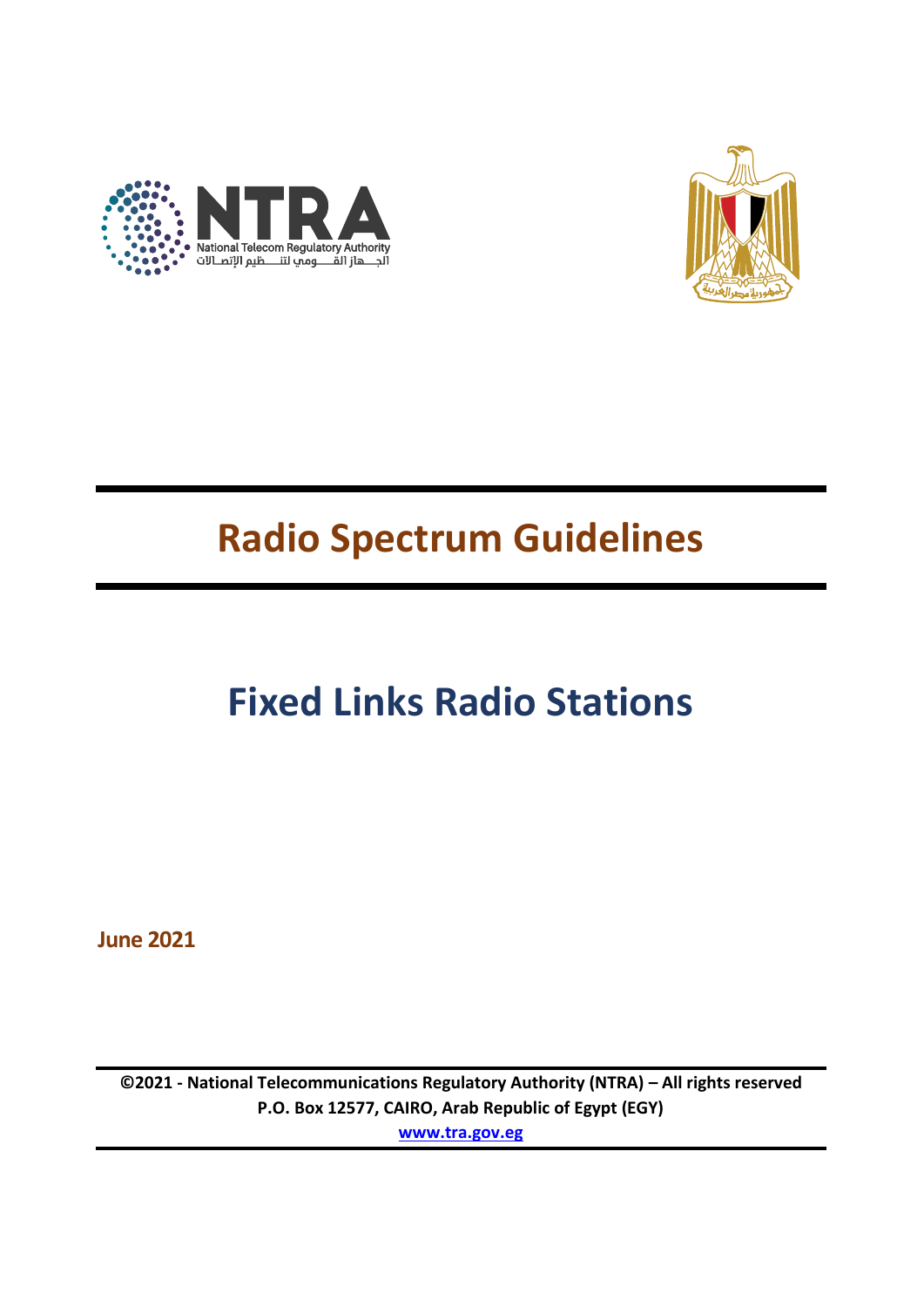

### **Document History**

| Release        | Date <sup>1</sup> |
|----------------|-------------------|
| $1.0$ (Active) | June 2021         |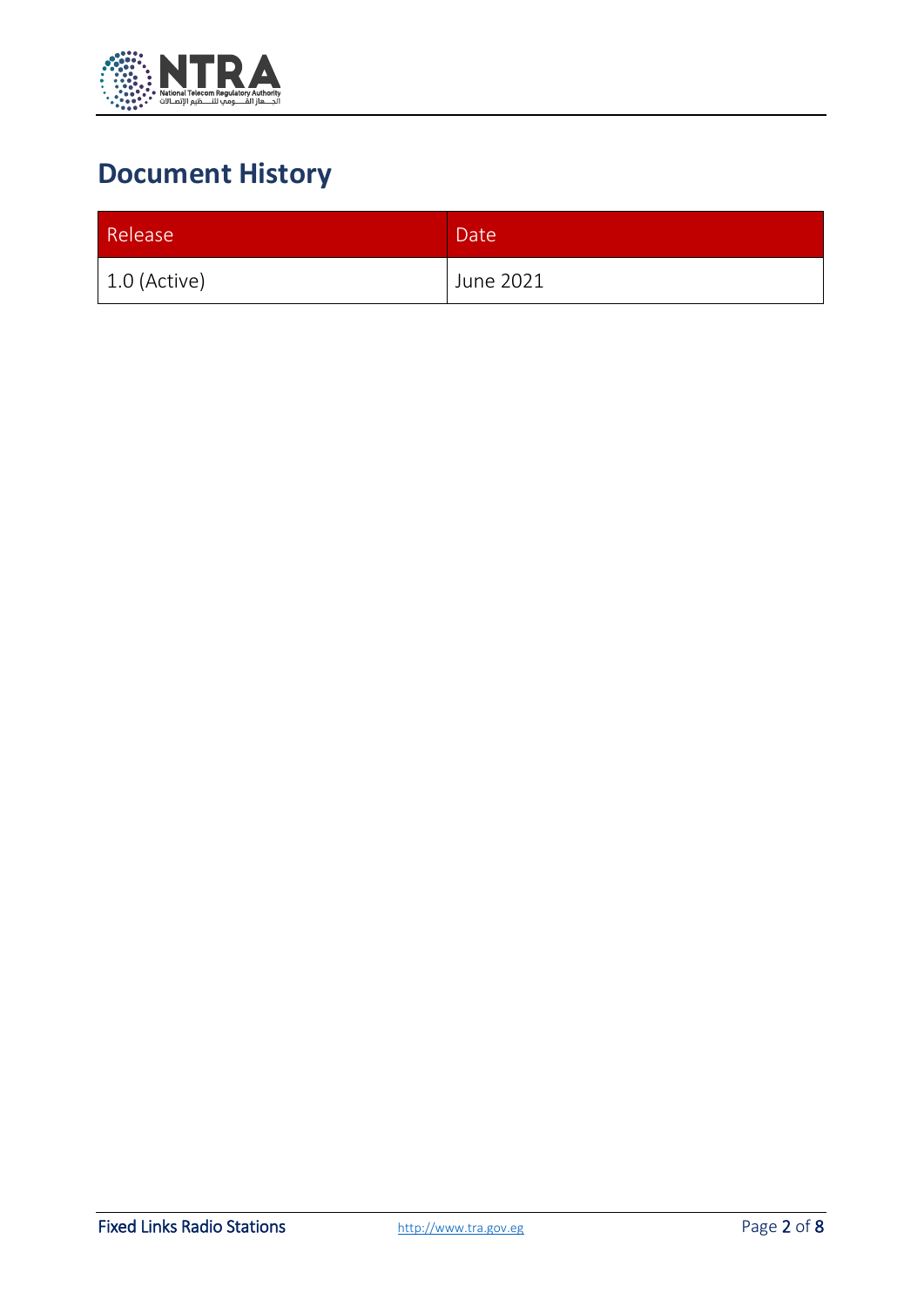

#### **1 Scope**

This document provides the regulatory guidelines and technical limitations for using Fixed Links Radio Stations.

The term "Fixed links" is the terminology for the radio equipment capable of providing communication service between specified fixed locations. It includes point-to-point and point-tomultipoint radiocommunication systems that are used for the transmission of voice, video and data.

Fixed links are generally used to provide network infrastructure and customer access applications across a wide range of frequency bands, ranging from 4 to 86 GHz. Fixed links mainly use digital radiocommunication technologies, directional antennas and typically operate at very high levels of propagation availability. These links are normally assigned individual frequencies by NTRA and are licensed on a link by link basis.

Fixed radio links are often the preferred solution where there are constraints to implement wired solutions such as cost, local topography (e.g. mountainous terrain or paths across water) and the need for access to remote rural regions are fundamental considerations.

#### **2 Definitions**

The terms, words and expressions used in this document have the defined meaning clarified in the Telecommunications Regulatory Law No. (10) of 2003. In addition, this document provides terms and phrases that are defined as follows:

- The State: The Arab Republic of Egypt, including its geographical borders, territorial waters and airspace.
- NTRA: National authority regulating the telecommunication sector established pursuant to the provisions of the Egyptian telecommunication law no. 10 of 2003.
- Radio: A general term applied to the use of radio waves.
- Applicant: Any person who can apply for a frequency license in accordance with the Telecom Law No. (10) of 2003.
- Station: One or more radiocommunication transmitters or receivers or a combination of transmitters and receivers, including the accessory equipment.
- Harmful interference: The effect of unwanted energy due to one or a combination of emissions, radiations, or inductions upon reception in a radiocommunication system, manifested by any performance degradation, misinterpretation, or loss of information by another radio device which could be extracted in the absence of such unwanted energy.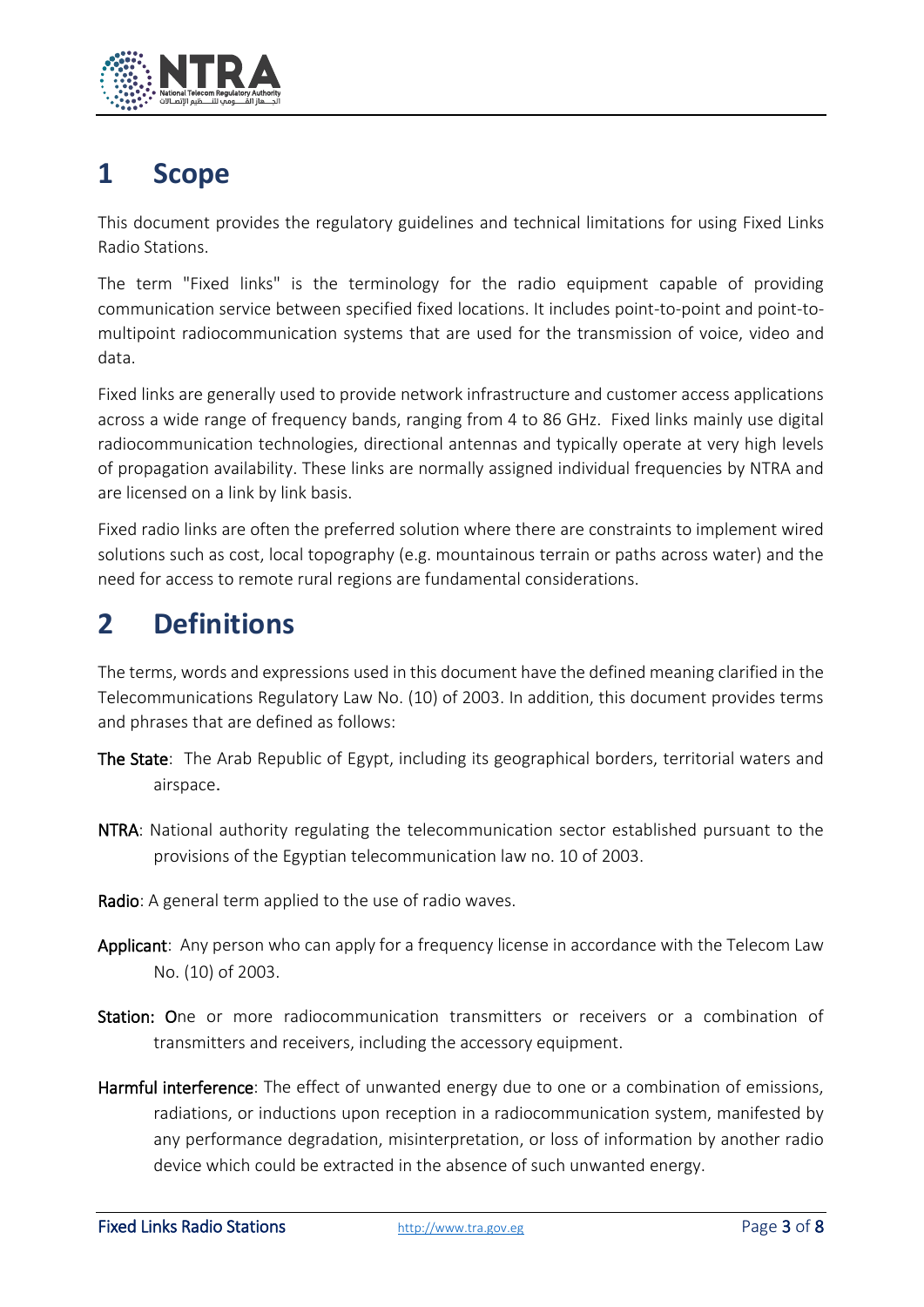

- Assignment (of a radio frequency or radio frequency channel): Authorization granted by NTRA to an applicant to use radio station or to use a radio frequency or radio frequency channel under specified conditions.
- Secondary Basis: Means that radio station shall not cause harmful interference to stations of Primary stations and cannot claim protection from harmful interference from Primary stations.
- Point-to-point (PTP): Communication provided by single connection between two stations located at specified fixed points.
- Point-to-multipoint (PMP): Communication between a series of transceivers through a central transceiver.
- ETSI: The European Telecommunications Standards Institute that produces European standards for Information and Communications Technologies (ICT).
- TPC: Technique in which the transmitter output power is controlled, to reduce the aggregate power from a large number of devices to improve the spectrum sharing conditions by reducing interference to other systems.
- DFS: Functionality to detect transmissions from other systems and to avoid co-channel operation with these systems, notably radar systems.
- CCDP: Co-channel dual-polarization transmission to provide two parallel communication channels over the same link with orthogonal polarizations.
- XPIC: Cross polarization interference cancellation.

#### **3 Legal Considerations**

- 3.1 The guidelines contained in this document are issued by NTRA according to articles of the Telecommunications Regulatory law No. (10) of 2003 and subsequent ministerial decisions.
- 3.2 NTRA has the right to modify any of the guidelines contained in this document.

#### **4 Scope of Implementation**

The guidelines contained in this document:

4.1 indicate the regulatory measures and technical conditions for licensing Fixed Links Radio systems in the Arab Republic of Egypt;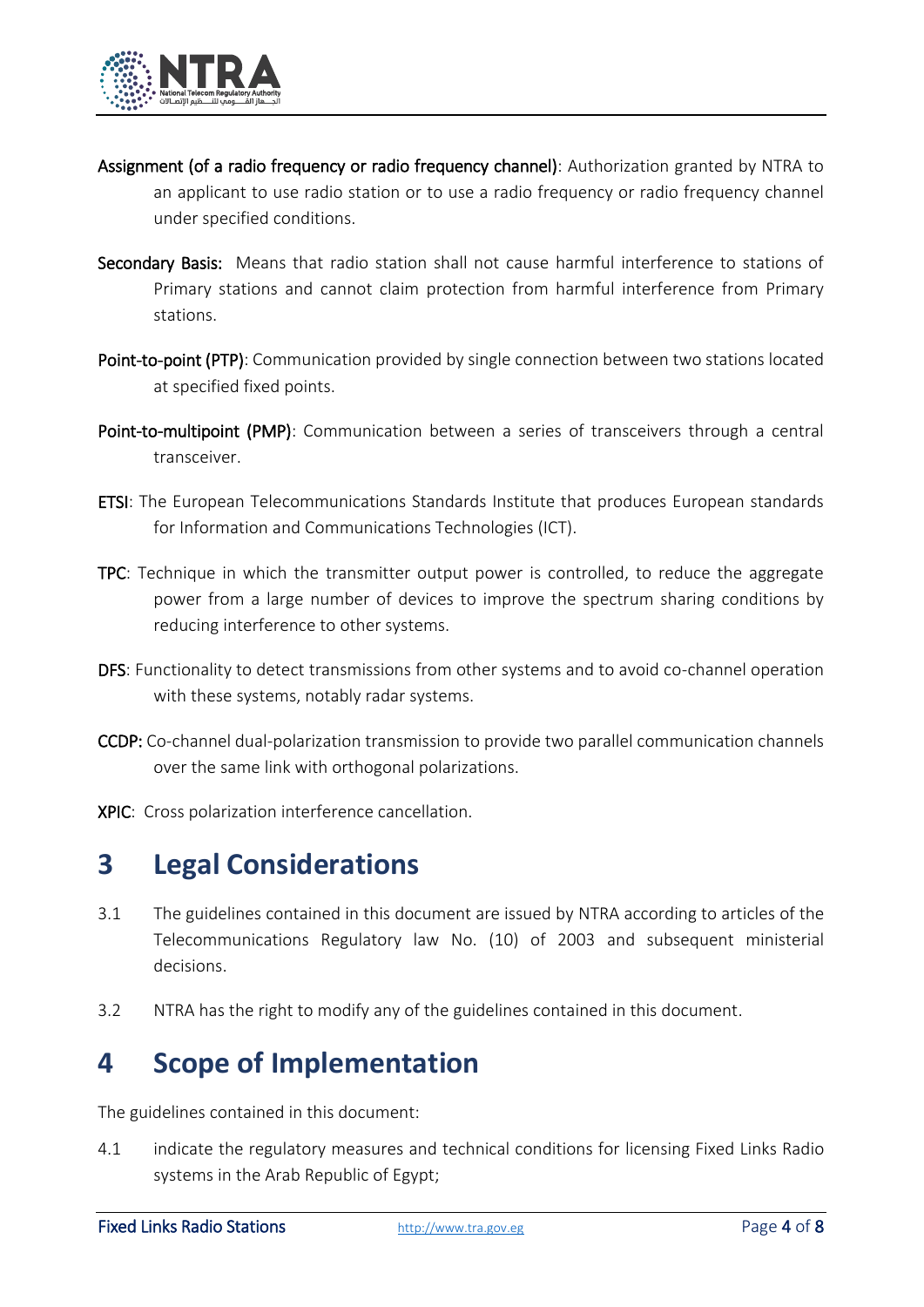

- 4.2 are meant be implemented in conjunction with other guidelines issued by NTRA for the use of the frequency spectrum, including:
	- 4.2.1 National Frequency Allocations Table,
	- 4.2.2 Other Radio Spectrum guidelines;

#### **5 Eligibility Criteria**

- 5.1 Eligible users who may apply for a Fixed link frequency usage license are:
	- 5.1.1 Telecom operators. (mobile network infrastructure, fixed/mobile network backbone links)
	- 5.1.2 Corporate users. (private data networks, connection of remote premises, etc.)
	- 5.1.3 Private users. (customer access to PSTN or other networks)
- 5.2 Each application is considered on its merits and requirements such as e.g. security, safety, quality of service and capacity etc.
- 5.3 The application for Fixed link frequency usage license can be made for the following deployment types:
	- 5.3.1 Point-to-point (PTP) links.
	- 5.3.2 Point-to-multipoint (PMP) links.

#### **6 Spectrum Requirements**

- 6.1 Radio Regulations and relevant ITU-R Recommendations.
- 6.2 To avoid congestion in the lower bands, applicants shall use, where possible, the higher frequency bands. Only where the required hop length and availability cannot be achieved in the higher frequency bands the lower frequency bands shall be considered.
- 6.3 Frequency range selection for Fixed links radio stations depends on:
	- 6.3.1 Technical criteria: link length, required bandwidth, capacity, reliability, link budget, minimum modulation, ATPC.
	- 6.3.2 Economic criteria: fees, availability and cost of equipment, antenna size, maintenance.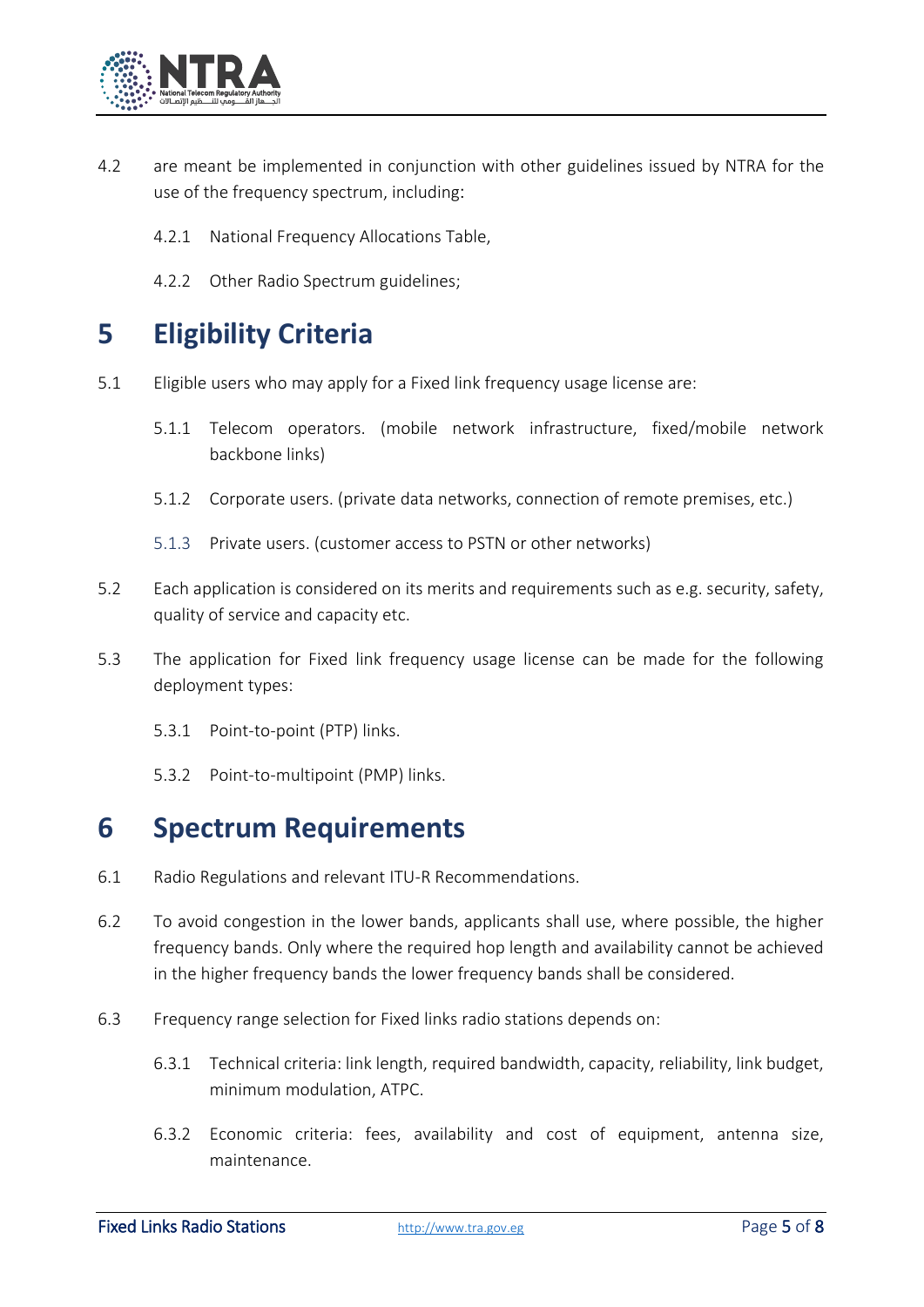

6.4 The following table lists the designated frequency bands for deploying Fixed links radio systems:

| <b>Frequency Band</b> | Deployment type            | <b>Channeling plan Reference</b> |
|-----------------------|----------------------------|----------------------------------|
| $1350 - 1400$ MHz     | PTP                        | <b>ITU-R F.1242</b>              |
| 1427 - 1530 MHz       |                            |                                  |
| $2290 - 2300$ MHz     |                            | <b>ITU-R F.1243</b>              |
| $2300 - 2500$ MHz     |                            | <b>ITU-R F.746</b>               |
| 3400 - 3800 MHz       |                            | <b>ITU-R F.1488</b>              |
| $3800 - 4200$ MHz     |                            | <b>ITU-R F.382</b>               |
| 4400 - 5000 MHz       |                            | <b>ITU-R F.1099</b>              |
| $5725 - 5850$ MHz     | PTP/PMP on Secondary basis | <b>ETSI EN 302 502</b>           |
| $5925 - 6425$ MHz     | PTP                        | <b>ITU-R F.383</b>               |
| 6425 - 7110 MHz       |                            | <b>ITU-R F.384</b>               |
| 7110-7725 MHz         |                            | <b>ITU-R F.385</b>               |
| 7725 - 8500 MHz       |                            | <b>ITU-R F.386</b>               |
| $10 - 10.68$ GHz      |                            | <b>ITU-R F.747</b>               |
| $10.7 - 11.7$ GHz     |                            | <b>ITU-R F.387</b>               |
| $11.7 - 12.75$ GHz    |                            | <b>ITU-R F.746</b>               |
| $12.75 - 13.25$ GHz   |                            | <b>ITU-R F.497</b>               |
| $14.4 - 15.35$ GHz    |                            | <b>ITU-R F.636</b>               |
| $17.7 - 19.7$ GHz     |                            | <b>ITU-R F.595</b>               |
| $21.2 - 23.6$ GHz     |                            | <b>ITU-R F.637</b>               |
| $24.45 - 25.25$ GHz   |                            |                                  |
| $25.25 - 27.5$ GHz    | PTP/PMP                    | <b>ITU-R F.748</b>               |
| $27.5 - 29.5$ GHz     |                            |                                  |
| $31 - 31.3$ GHz       | PTP                        | <b>ITU-R F.746</b>               |
| $31.8 - 33.4$ GHz     |                            | <b>ITU-R F.1520</b>              |
| $36 - 40.5$ GHz       |                            | <b>ITU-R F.749</b>               |
| $40.5 - 43.5$ GHz     |                            | <b>ITU-R F.2005</b>              |
| $71 - 76$ GHz         |                            |                                  |
| $81 - 86$ GHz         |                            | <b>ITU-R F.2006</b>              |

### **7 Technical Conditions**

- 7.1 Only directive antennas shall be allowed for point-to-point links.
- 7.2 For Fixed systems operating in the frequency band 5725 5850 MHz: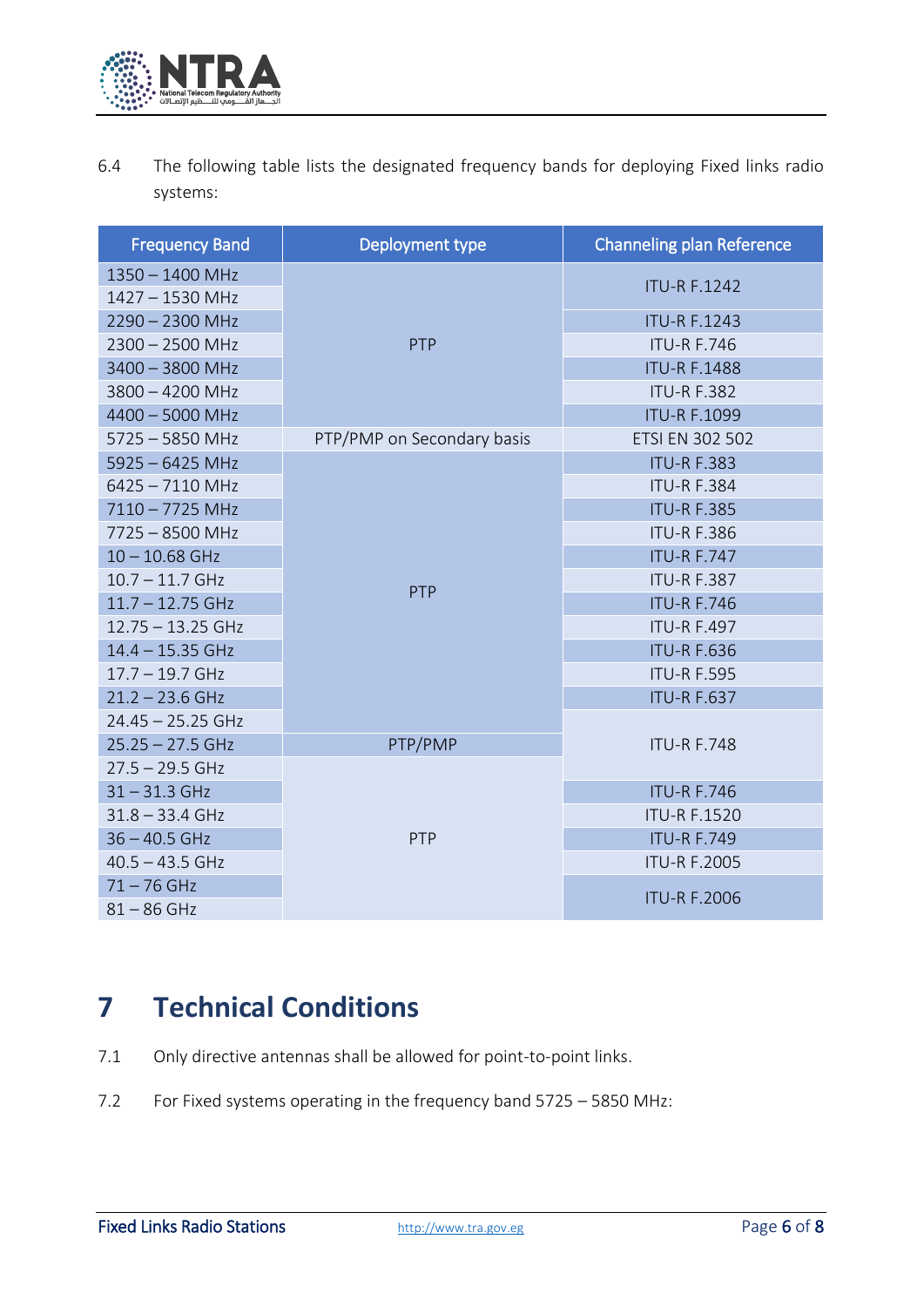

- 7.2.1 The radiated power E.I.R.P. shall be determined on the basis of the minimum power required with respect to the link budget calculations not exceeding 36 dBm (including the antenna gain).
- 7.2.2 The TPC and DFS are mandatory and shall be activated on the radio equipment.
- 7.2.3 The allowed channel bandwidth is 10 or 20 MHz.

#### **8 Additional Considerations**

- 8.1 NTRA encourages applicants to deploy of systems that make efficient use of the radio The operational EIRP will be determined on the basis of the minimum power required to meet the propagation availability validated by NTRA and will be specified as an authorization condition.
- 8.2 Space diversity (including the use of advanced antenna systems such as MIMO) will be considered as same link. Frequency diversity is considered as multiple links.
- 8.3 NTRA encourages applicants to install high profile radio devices supporting new radiocommunication technologies e.g. higher order modulation schemes, adaptive modulation and the use of system features like CCDP with XPIC or use of advanced antenna systems (MIMO etc.) to improve spectral efficiency.
- 8.4 For point-to-point links, NTRA encourages applicants to use radio systems, including antennas, that comply with the appropriate specifications set out in ETSI EN 302 217 Series "Fixed Radio Systems - Characteristics and requirements for point-to-point equipment and antennas". The equipment compliant with ETSI spectral efficiency class 4 or above are also recommended.
- 8.5 For point-to-multipoint systems, NTRA encourages the use of systems, including antennas, that comply with the appropriate specifications set out in ETSI EN 302 306 series "Fixed Radio Systems - Multipoint Equipment and Antennas".

#### **9 Frequency Assignment Application process**

9.1 For licensing Fixed links radio devices, the applicant has to submit a complete request through NTRA [E-services](https://digital.tra.gov.eg/) portal providing all the required technical information (e.g. site coordinates, antenna data and height, equipment data like modulation, transmit output power, datasheet for the hardware…etc).